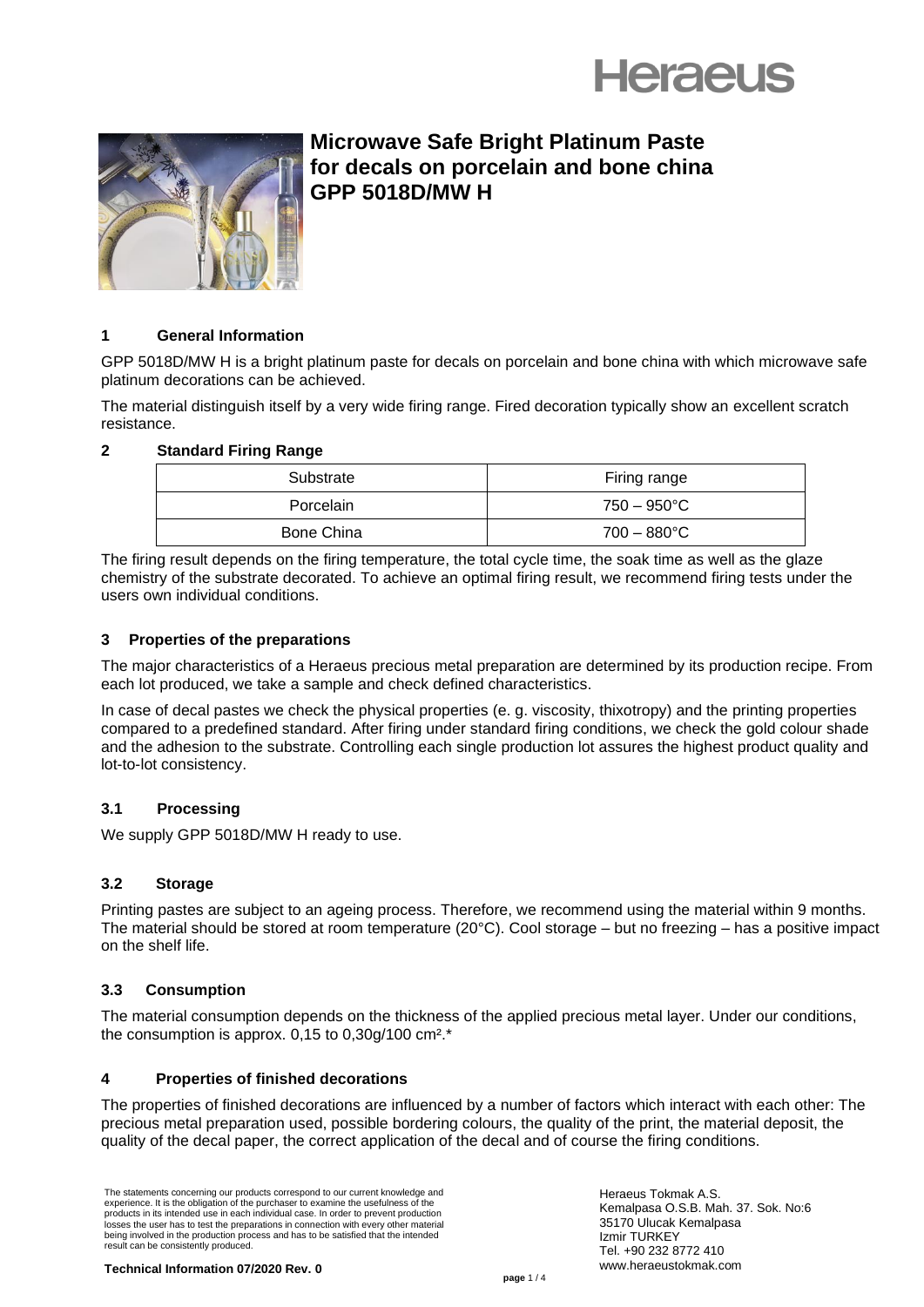

The main properties of fired bright precious metal decorations comprise brilliance and precious metal tone, dishwasher resistance, scratch resistance and resistance against chemical attack.

We have processed the bright precious metal preparations under standard test conditions. Then we determined the properties of the finished decorations. The following data indicate achievable quality features for the finished decorations manufactured with bright precious metal preparations. They must, however, always be checked by the user under his own individual conditions.

#### **4.1 Dishwasher resistance**

All details as to whether decorations are dishwasher durable are to be regarded as approximate values, as test results vary widely according to the type of dishwasher, washing programme, washing-up detergent, water quality and firing conditions.

Heraeus tests whether finished decorations are dishwasher durable, roughly following the test-washing programme of the Technical Standards Committee for Material Testing (Fachnormenausschuss Materialprüfung) in a Miele continuous dishwasher. If a decoration withstands 500 washing cycles essentially without damage, we designate it as dishwasher durable. If it withstands 1000 washing cycles, we designate it as dishwasher resistant. Test decorations prepared with GPP 5018D/MW H did not reach the level of dishwasher durability.

#### **4.2 Abrasion resistance**

Test decorations with GPP 5018D/MW H showed and excellent scratch resistance.

#### **4.3 Oxidation resistance**

GPP 5018D/MW H does not contain silver and therefore decorations prepared with this microwave safe material bare no risk of oxidation.

#### **5 Application recommendations**

#### **5.1 Preparation of the substrate to be decorated**

Make sure that the surface of the object to be decorated is clean and dry. Dust, fingerprints and water condensation can affect the decoration while firing.

Take care that the objects to be decorated are not taken from a cold store into a warm shop. A fine condensation film may occur, which is not visible to the naked eye. This results in firing disturbance (pinholes) in the fired precious metal decoration. Allow enough time so that they can adjust to the decoration room temperature.

# **5.2 Production of decals**

Work in a well-ventilated room. The room temperature is recommended to be between 20 and 25°C with a relative humidity of 60 to 70%.

Heraeus supplies decal pastes with a viscosity ready to use. In general, thinning is not necessary. In case the paste has an increased viscosity after a long storage time, the printing properties can be improved with an addition of maximum 5 - 10% of thinner V 170. The thinner has to be stirred in very well. We recommend using a triple roll mill for an optimal homogenisation.

Apply an appropriate quantity of the material onto the screen, so that the screen can be flooded with one squeegee motion. We recommend applying not too much paste. It is better to add fresh paste during the printing procedure. This way, the viscosity increase caused by the evaporation of the solvent from the precious metal paste during printing can be minimized.

During shorter printing breaks (a few minutes), the screen should be continuously flooded, to prevent the paste from drying and blocking of the screen. During longer breaks, the screen has to be cleaned with our screen cleaner V 34 before the resumption of printing.

As a general rule, the precious metal paste is printed at first. For the printing of GPP 5018D/MW H we recommend the usage of a 130-34 to 150-34 polyester screen. For a good printing result a well sharpened

The statements concerning our products correspond to our current knowledge and experience. It is the obligation of the purchaser to examine the usefulness of the products in its intended use in each individual case. In order to prevent production losses the user has to test the preparations in connection with every other material being involved in the production process and has to be satisfied that the intended result can be consistently produced.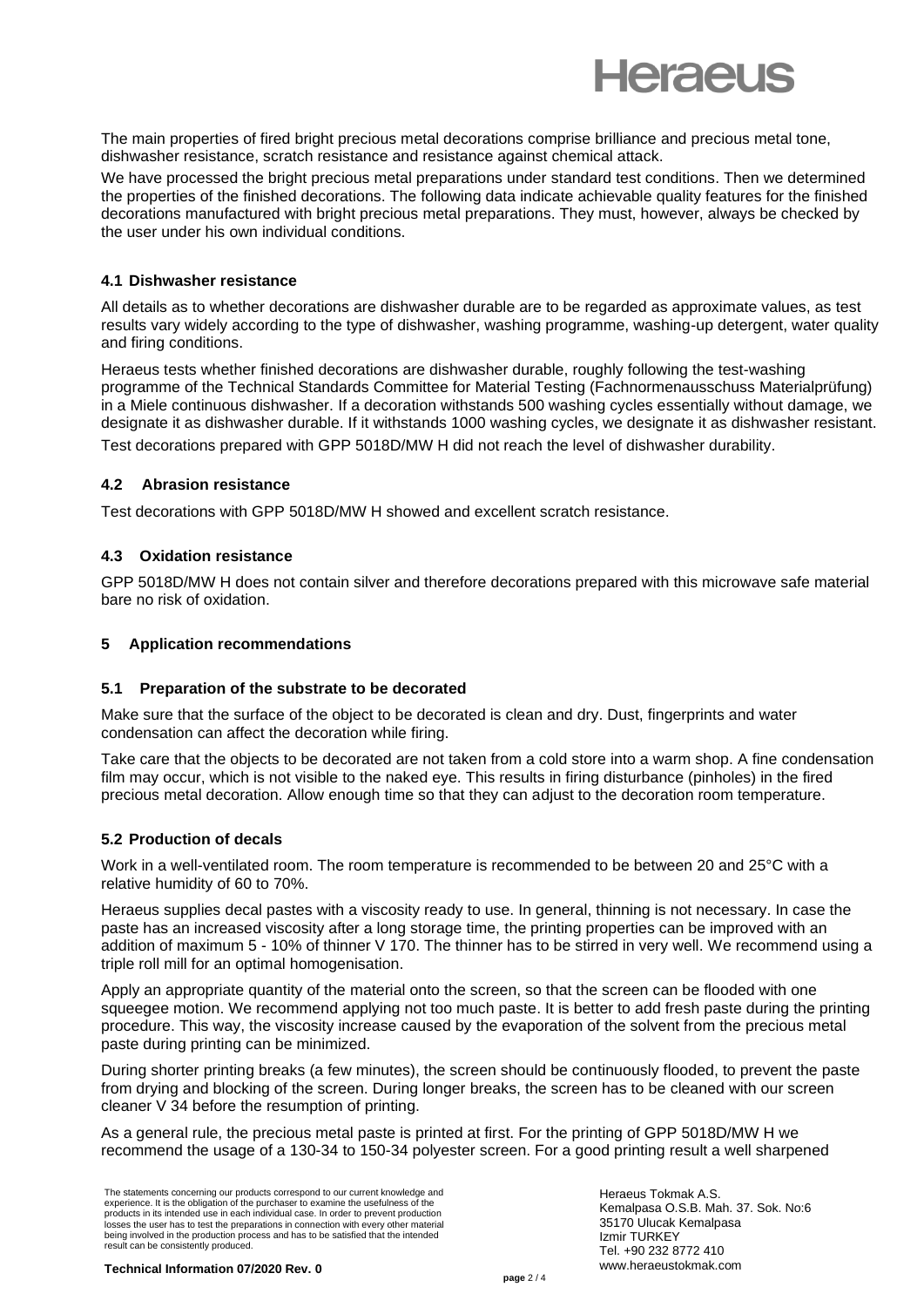

squeegee is required. Shore hardness 60-75 shore.

After the drying of the precious metal paste, additional colours might be applied. If the precious metal material borders colours, the registration of the prints is very important because an incompatibility reaction with the bordering colour is possible. Precious metals preparations typically react sensitive to bordering cadmium containing colours most of all reds.

The complete motif needs to be covered with layer of covercoat. For the printing of the covercoat we recommend to use a 32HD polyester screen.

After drying, the decal can be transferred to the object to be decorated.

#### **5.3 Transfer of the decal**

The decals are soaked in slightly warmed water (20 to 30°C). If the water is too cold the decals do not release well from the decal paper. Is the water too warm, the decals might get too soft. It is important to change with water quite regularly.

It is essential to remove the water between decal and substrate by a careful squeeging of the decal. Trapped water could fire off explosively and create defects in the metal film. Aditionally we recommend cleaning the surface of the applied decal with a sponge, in order to remove all dextrin rests on top of the decal.

The decorated ware should be dried before firing at room temperature (20 to 22°C) for 16 to 24 hours.

# **5.4 Firing**

During the first heating phase the organic components of the preparation burn off. This process is completed at approx. 400°C. The gold film is formed. A constant, slow temperature increase, enough oxygen and sufficient ventilation are decisive for the quality of the fired precious metal decoration.

The firing profile considerably influences the mechanical and chemical properties of the fired decoration.

The rate of cooling has no major influence on the quality of the gold decoration, unlike the firing temperature and soak time. However, the firing process should not be stopped too abruptly after the soak time. If the rate of cooling is too fast, there may be a danger of damaging the article.